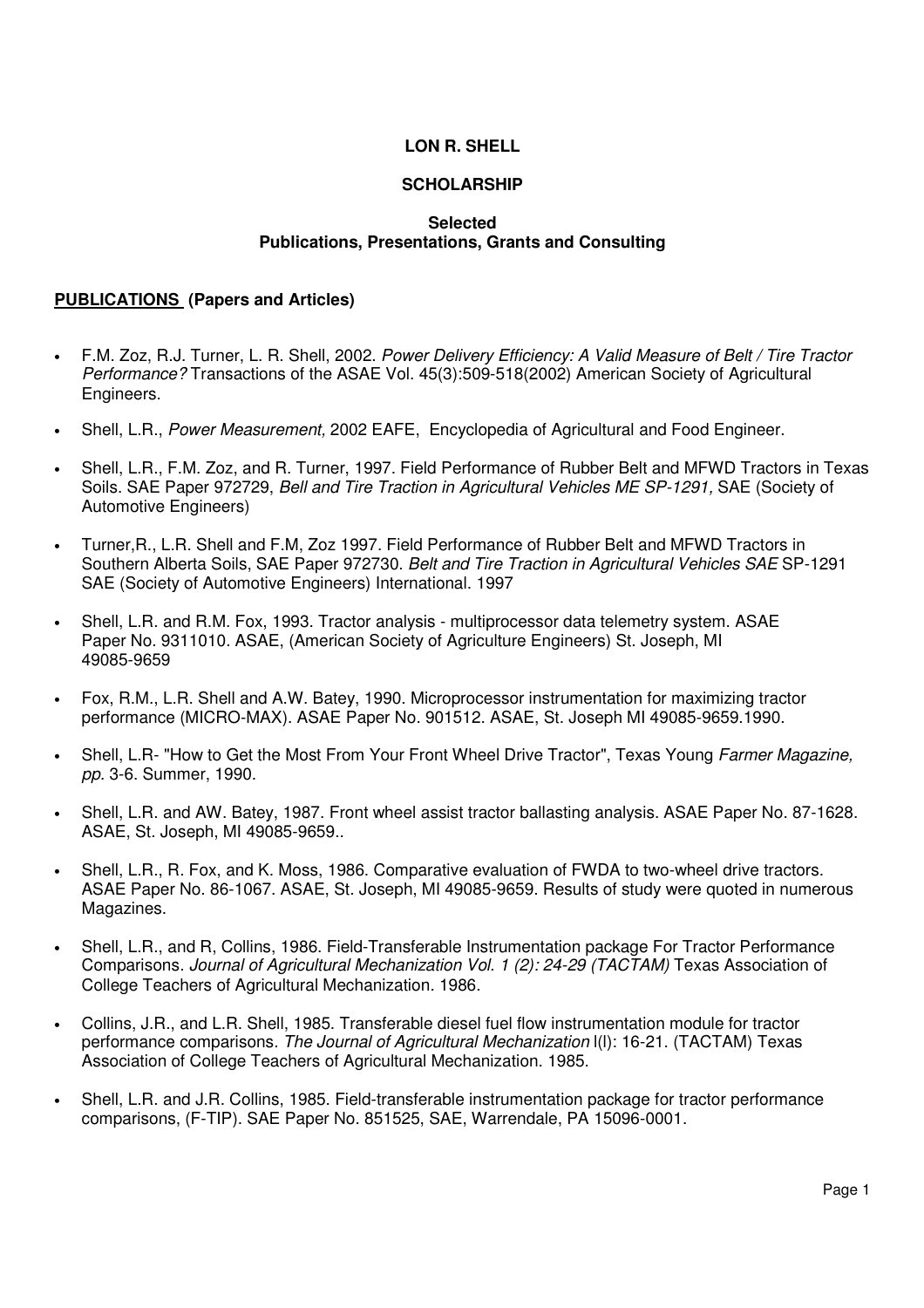# **PRESENTATIONS (papers)**

- Paper submitted for presentation by Frank Zoz, John Deere product engineer at ASAE/CSAE-SCGR 1999 Annual International Meeting, July 18-21, Toronto, Ontario, Canada. Zoz F.M. and L.R. Shell. Power Delivery Efficiency - A Valid Measure of Belt/Tire Tractor Performance. ASAE Paper
- Paper presented at the 1997 SAE International Off-Highway & Powerplant Congress & Exposition, Wisconsin Center, Milwaukee, WI., September, 1997 - Shell, L.R., F.M. Zoz, and R. Turner, 1997. Field Performance of Rubber Belt and MFWD Tractors in Texas Soils. SAE Paper 972729, Bell and Tire Traction in Agricultural Vehicles ME SP-1291, SAE (Society of Automotive Engineers)
- Paper Presented Shell. Lon R., "Tractor Efficiencies". Proceedings of the Texas Association of College Teachers of Agricultural Mechanics, 1986, Texas Section of ASAE, Galveston, TX Presentation made to Texas Section, Galveston, TX 1986.
- Presentation given at Texas Folklore Society, Texas A&I, Kingsville, TX. April, 1990.Shell, L.R., 1990."By Their Pickups Ye Shall Know Them"
- Paper presented at the 1993 International Summer Meeting of the American Society of Agricultural Engineers and the Canadian Society of Agricultural Engineering, Spokane Center, Spokane, WA. June, 1993 - Shell, L.R. and R.M. Fox, 1993. Tractor analysis - multiprocessor data telemetry system. ASAE Paper No. 9311010. ASAE, (American Society of Agriculture Engineers) St. Joseph, MI. 49085-9659
- Paper presented at the 1987 Winter Meeting of the American Society of Agricultural Engineers, Hyatt Regency, Chicago, IL, December, 1987 - Shell, L.R. and AW. Batey, 1987. Front wheel assist tractor ballasting analysis. ASAE Paper No. 87-1628. ASAE, St. Joseph, MI 49085-9659.
- Paper presented at the 1986 Summer Meeting of American Society of Agriculture Engineers, California Polytechnic Institute, San Luis Obispo, CA. June, 1986. - Shell, L.R., R. Fox, and K. Moss, 1986. Comparative evaluation of FWDA to two-wheel drive tractors. ASAE Paper No. 86-1067. ASAE, St. Joseph, MI 49085-9659.
- Paper presented at 1985 SAE International Off-Hiway & Powerplant Congress & Exposition. Wisconsin Center, Milwaukee, WI. September, 1985. - Shell, L.R. and JR. Collins, 1985. Field-transferable instrumentation package for tractor performance comparisons, (F-TIP). SAE Paper No. 851525, SAE, Warrendale, PA 15096-0001.

### **CONTRACTS AND GRANTS**

### **National and State**

- Shell, L.R. and P.W. McKee, "Soil Compaction Caused by Wheeled Tractor Compared to Rubber Track Tractor", Houston Livestock Show and Rodeo Grant. \$6700 (2002)
- Shell, L.R. and D. Carson. National Science Foundation ILI IP matching grant, "Linking Agricultural Curricula with Global Position (GPS) Total Station". \$80,674 (1995 - 97)
- Shell, L.R., "Agricultural Energy Efficiency-Optimizing Tractor Performance", Governor's Energy Office, \$108,595 (1992 - 1994). Conducted three day Tractor Performance Clinics throughout the state in partial fulfillment of Governor's Energy Office Grant. Clinics conducted included, Rio Farms at Edinburg, clinics at